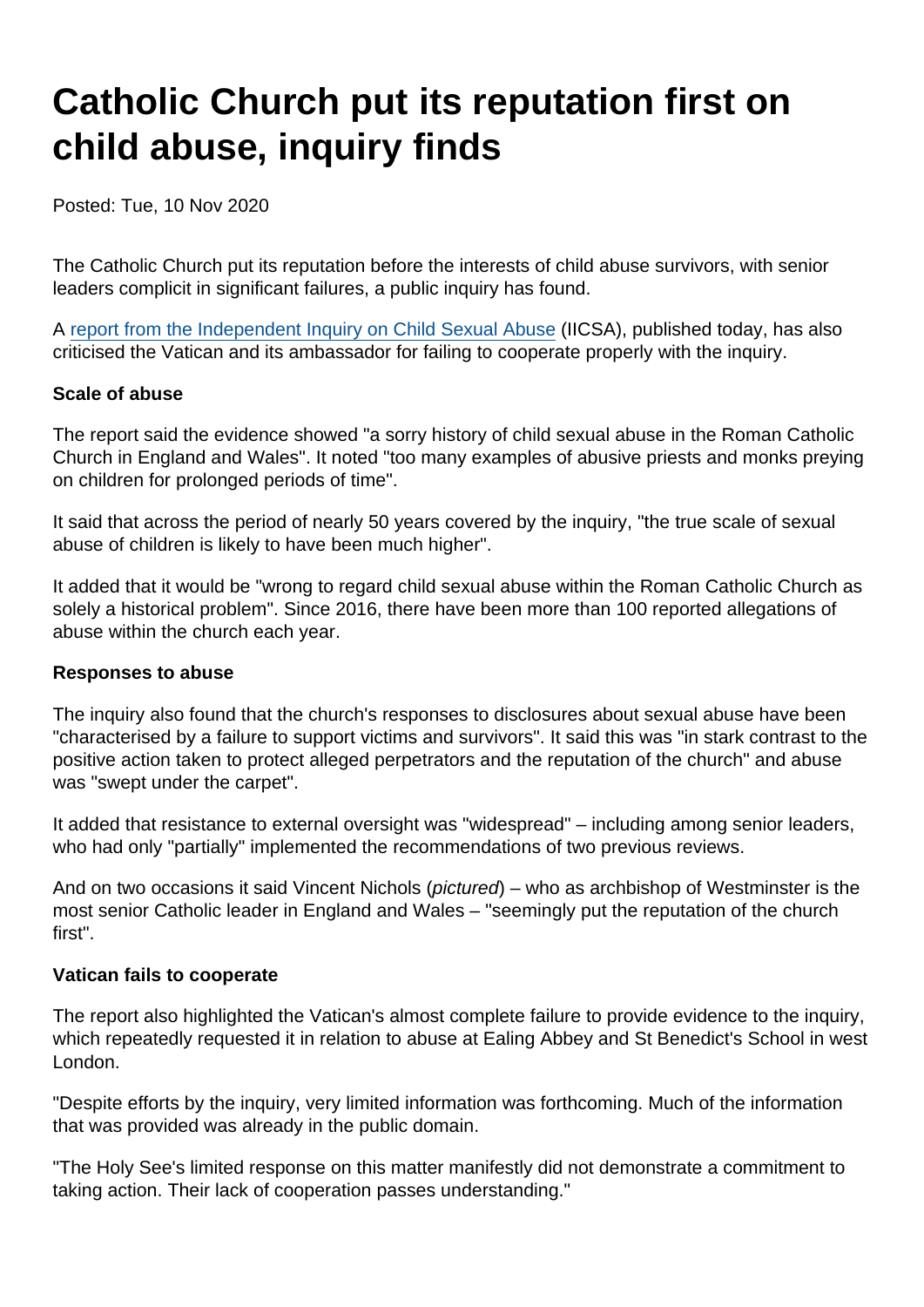The inquiry was unable to compel the papal nuncio - the Vatican's representative in the UK - to provide evidence as he was covered by diplomatic immunity.

The National Secular Society [urged the government to hold the Vatican accountable](https://www.secularism.org.uk/news/2019/09/nss-raises-vaticans-defiance-of-abuse-inquiry-with-foreign-office) for its failure to cooperate with the inquiry last year.

Inquiry chair's summary

The chair of the inquiry, Alexis Jay, said: "For decades, the Catholic Church's failure to tackle child sexual abuse consigned many more children to the same fate.

"It is clear that the church's reputation was valued above the welfare of victims, with allegations ignored and perpetrators protected.

"Even today, the responses of the Holy See appear at odds with the pope's promise to take action on this hugely important problem.

"While some progress has been made, there still needs to be lasting change to culture and attitudes to avoid repeating the failures of the past."

The inquiry's report follows a [similarly damning report on the Church of England's handling of](https://www.secularism.org.uk/news/2020/10/coe-put-its-reputation-before-child-protection-abuse-inquiry-finds) [abuse,](https://www.secularism.org.uk/news/2020/10/coe-put-its-reputation-before-child-protection-abuse-inquiry-finds) which was published last month.

#### Responses

Richard Scorer, a solicitor at the law firm Slater and Gordon which represented 32 survivors, [described](https://www.theguardian.com/world/2020/nov/10/child-sexual-abuse-in-catholic-church-swept-under-the-carpet-inquiry-finds) the report as "absolutely damning".

"It highlights the shocking scale of abuse, the disgraceful slowness of the church's response, the abject failures of leadership by Cardinal Nichols, and the Vatican's appalling refusal to cooperate properly with the inquiry.

"This is a church that cannot be trusted to protect children. The only way forward now is a mandatory reporting law, so that abuse cannot be covered up, and independent external oversight of church safeguarding. The church cannot be relied on to put its own house in order, and so without these changes, children will continue to be at risk."

Mr Scorer is also a vice-president of the NSS.

NSS chief executive Stephen Evans said: "This report again exposes the empty rhetoric of Pope Francis and the Catholic Church when it comes to tackling child sexual abuse.

"Both the Catholic Church and the Church of England have shown themselves to be incapable of self-regulation.

"It's clear that without a mandatory reporting law and independent oversight to monitor and enforce safeguarding, children within religious institutions will remain vulnerable to abuse."

Note on mandatory reporting law

The NSS argues for a law mandating the reporting of suspected child abuse within institutions, including religious institutions and [including when abuse is revealed in the confessional.](https://www.secularism.org.uk/opinion/2018/06/the-seal-of-the-confessional-and-child-abuse-a-religious-privilege-too-far)